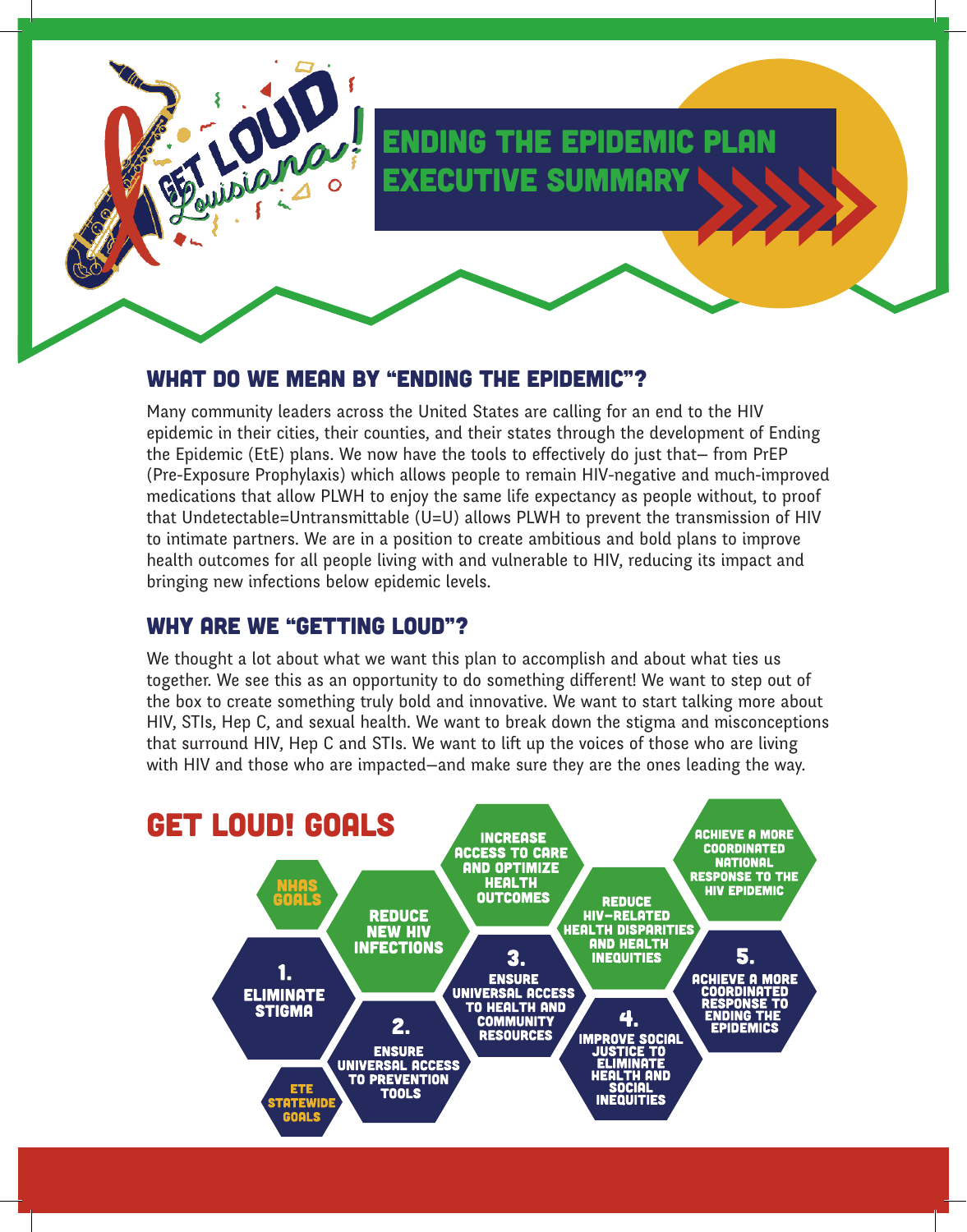## OUR PLAN IS CENTERED AROUND FIVE PRIORITY AREAS:

- Community Building with PLWH and Allies
- Prevention Education and Stigma
- Access to Care and Supportive Services
- Smaller Cities and Rural Communities
- Data Driven Policy and Advocacy

## Community Building with PLWH and Allies

#### How are we getting loud?

One of the goals of Get Loud Louisiana is to strengthen our community and lift our voices, together. We want to live in a Louisiana where all people—regardless of who they are, where they live, who they love, or their health status—feel supported and heard. We want to see PLWH leading the charge when it comes to creating supportive spaces and advocating for their health and human rights.



### PREVENTION EDUCATION AND STIGMA

#### How are we getting loud?

Throughout the process of gathering input to create this plan, no matter who we talked to, three things were clear - we need to do a lot more to **Educate** our communities and service providers, Reduce Stigma, and Prevent new cases of HIV. The more education and knowledge we share about HIV (such as Undetectable = Untransmittable, or U=U) and how it is transmitted, the more we begin to chip away at the stigma and fear that many people have around getting tested or sharing their status -- and the more likely people are to engage in safer sex and drug use practices that reduce their risk.

By 2025, we want to significantly decrease the number of people without reliable access to Prevention, Treatment, and Supportive Services.



## Access to Care and Supportive Services

#### How are we getting loud?

Our goal is to make it easier for people across Louisiana to get into care, stay in care, and stay healthy. To us, this doesn't mean just making sure that people are staying on their medication. It means having access to client-

centered treatment and providers that clients feel comfortable with, not only for HIV services, but also for achieving optimal whole-person health.

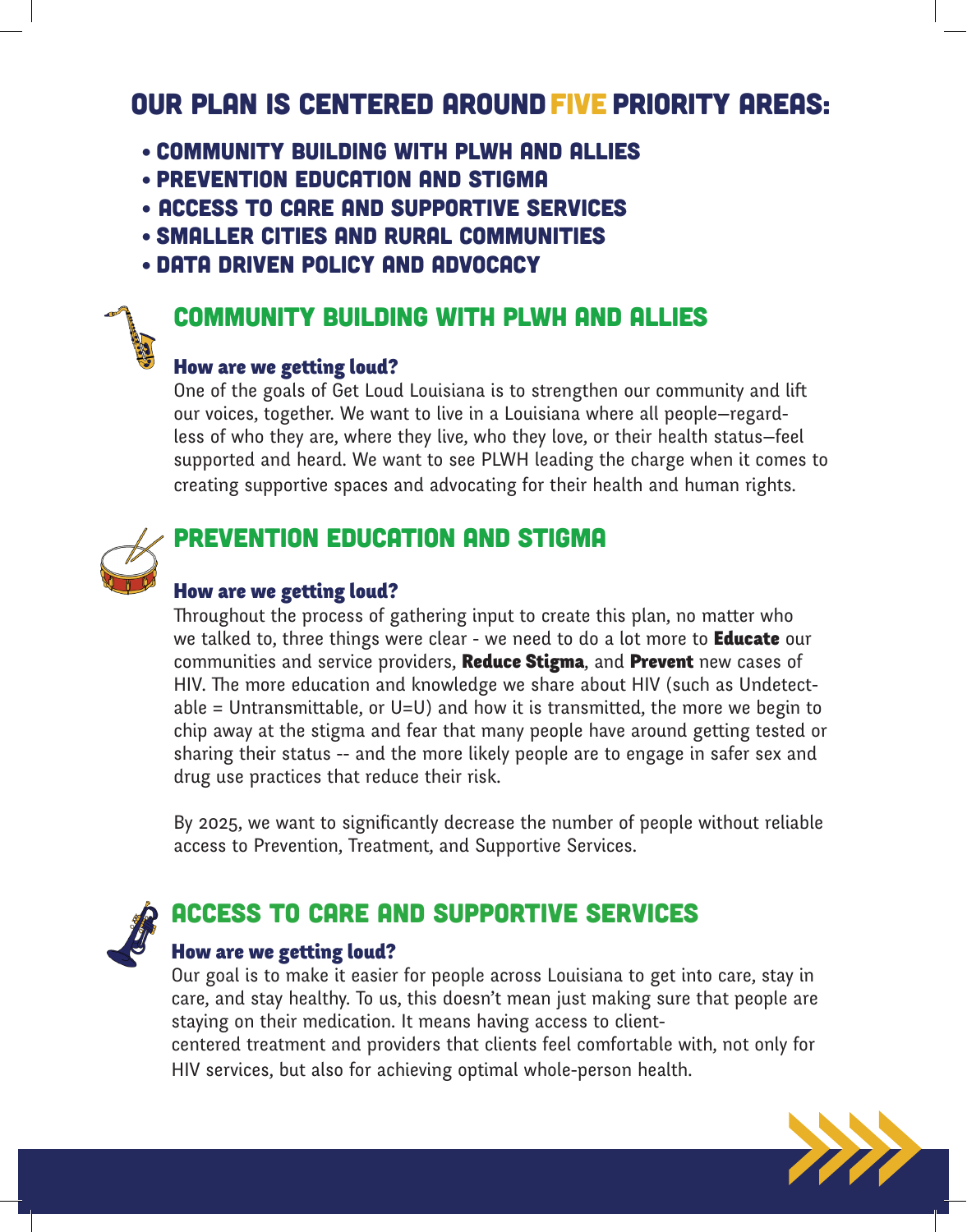We will work with providers and community-based organizations to:

- Promote person-centered services
- Expand treatment options that work for clients no matter where they live and what modes of transportation they have access to
- Support night and weekend service availibility and welcome children who may accompany parents
- Work to create inclusive spaces where all are welcome regardless of gender expression, sexual orientation, housing status, employment status, drug use, language spoken, or immigration status

## centering Smaller Cities and Rural Communities

We know that people living outside of our major cities face unique barriers to accessing care and services, maintaining confidentiality, and dealing with stigma and discrimination.

#### How are we getting loud?

We want to make sure that rural voices are heard and that their needs are prioritized. We want to raise awareness about how to prevent HIV and what it means to live with HIV (and what it doesn't). We want to break down the misconceptions, fear, and stigma around HIV so that we can build community, capacity, and power across the state to improve the lives of those most impacted.

## Data Driven Policy and Advocacy

We believe that public health funding, resources, policy and programs should be informed by both the data and the community. We need to improve data sharing and utilization, while maintaining and respecting confidentiality for our clients and residents.

#### How are we getting loud?

We want to go beyond ending the criminalization of HIV. We want to end the criminalization and marginalization of poverty and vulnerable populations. In order to end stigma and the epidemics of HIV and Hep C, we need to put an end to discrimination based on race, sexuality, gender and gender identity, socio-economic status, immigration status, and HIV status. Because we recognize the lives of PLWH are often impacted by people not working in HIV, some of our strategies seek to expand non-traditional stakeholder engagement.